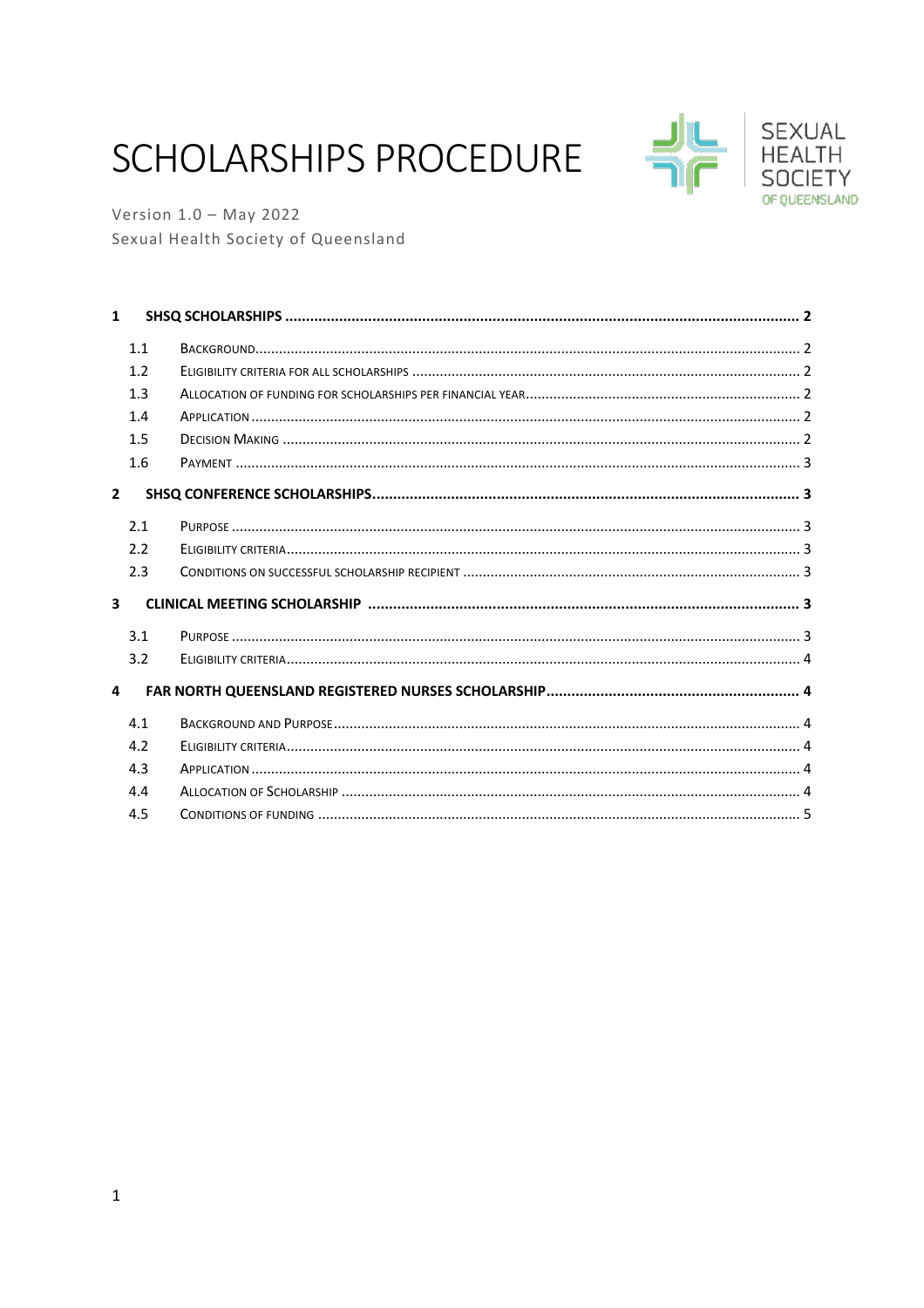### 1 SHSQ Scholarships

### 1.1 BACKGROUND

Since its inception, the Sexual Health Society of Queensland (SHSQ) has offered scholarships in line with its objective to advance scientific, medical, and psycho-sexual knowledge in the provision of sexual health services, and the promotion of sexual health in Queensland.

### 1.2 ELIGIBILITY CRITERIA FOR ALL SCHOLARSHIPS

Applicants must:

- be either a financial member of SHSQ for at least one (1) year or a student member for at least one (1) year;
- declare any financial sponsorship or bursary from any other organisation(s);
- estimate travel and accommodation costs by the least expensive and appropriate means;
- attest to the accuracy of their application for the scholarship and have their supervisor, if applicable, endorse their application;
- notify the SHSQ secretary of any changes to their circumstances (e.g. funding received from another organisation); and
- recuse themselves from any decision-making activities associated with allocation of SHSQ scholarship funds.

Applicants found to submit false or misleading applications will be referred to the SHSQ Management Committee and may be ineligible for subsequent assistance and risk possible expulsion from the SHSQ.

Note: Each scholarship has additional criteria outlined below.

### 1.3 ALLOCATION OF FUNDING FOR SCHOLARSHIPS PER FINANCIAL YEAR

Prior to 1 November of each year, the SHSQ Management Committee confirms the budget for scholarships, based on funding available to the Society.

### 1.4 APPLICATION

Applications are open from 1 November to 31 March. The Management Committee will define the application process and develop the application form.

### 1.5 DECISION MAKING

Scholarship applications are reviewed by the SHSQ Management Committee. Each application will be considered based on: the applicant's financial need; previous funding received from SHSQ; location of professional practice; professional reach; and other criteria that the Management Committee may develop. It is the committee's prerogative to publicly publish some, or all, of the criteria used for decision making.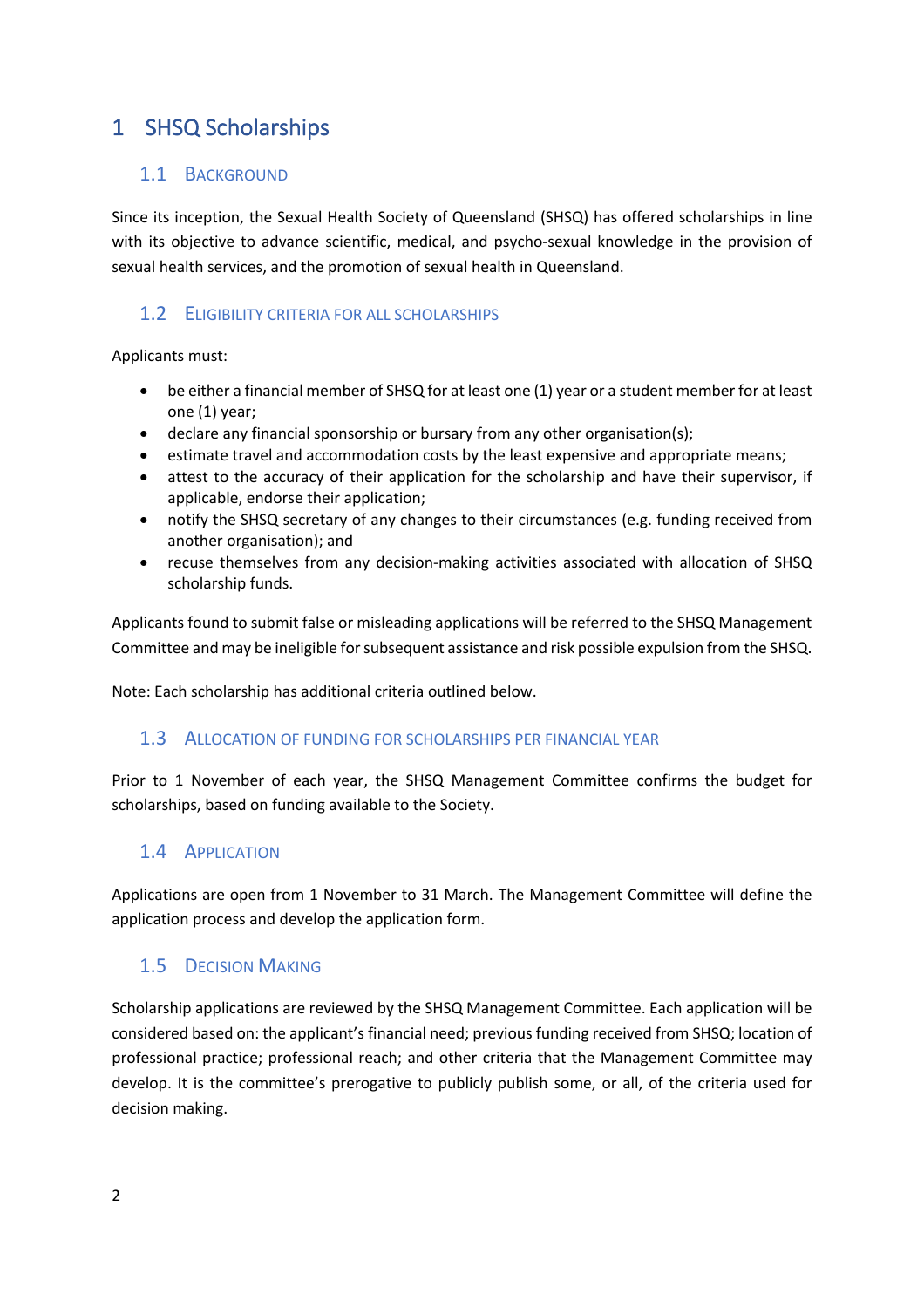The Management Committee will consider the membership status of the applicant. In general, each scholarship type will only be issued to one (1) student per year.

The Management Committee will manage conflicts of interest in decision making as defined in *SHSQ Committee Roles and Responsibilities.*

The decision of the Management Committee on the allocation of funds will be released before 15 May each year and is final. No follow-up correspondence will be accepted.

### 1.6 PAYMENT

The successful applicant will receive the funds via Electronic Funds Transfer when the SHSQ Treasurer receives the receipts for registration and/or travel costs.

### 2 SHSQ Conference Scholarships

### 2.1 PURPOSE

To provide financial assistance to SHSQ members to attend a conferences and workshops related to the Society's objectives. The quantity and value of Conference Scholarships may differ from year to year, based on the scholarship budget, at the discretion of the Management Committee.

### 2.2 ELIGIBILITY CRITERIA

In addition to the common criteria, applicants must plan to attend a conference or workshop that relates to the SHSQ objectives (see the **SHSQ constitution**).

### 2.3 CONDITIONS ON SUCCESSFUL SCHOLARSHIP RECIPIENT

The successful applicant can choose to either:

• submit a brief conference overview as a written report (approx. 1500 words) within one month of returning from the conference

OR

• provide a brief conference overview as a live presentation to members at an SHSQ clinical meeting

### 3 Clinical Meeting Scholarships

### 3.1 PURPOSE

To provide financial assistance towards the flight and accommodation costs for SHSQ members who do not reside in the location of the clinical meeting and/or AGM. The quantity and value of Clinical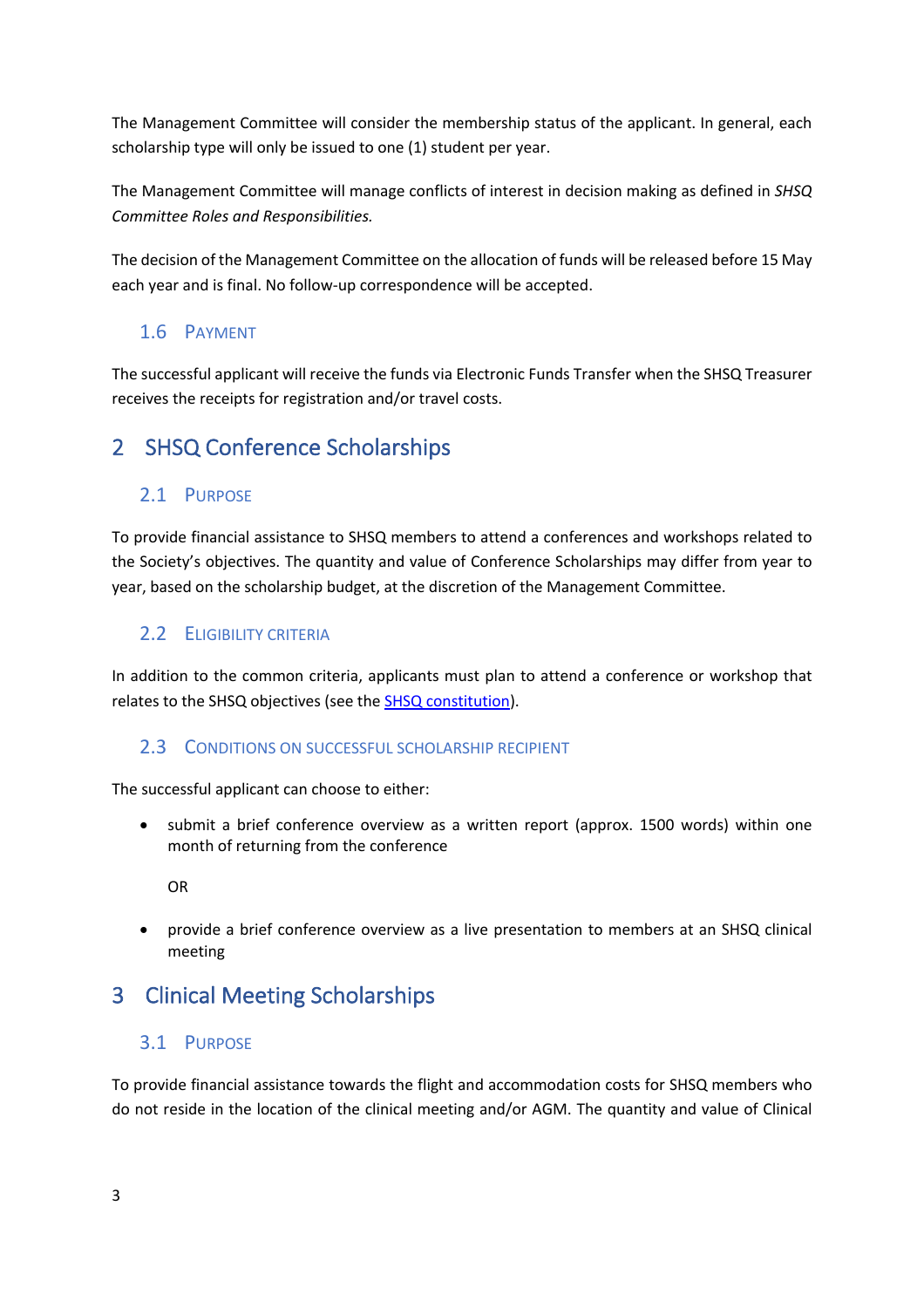Meeting Scholarships may differ from year to year, based on the scholarship budget, at the discretion of the Management Committee.

### 3.2 ELIGIBILITY CRITERIA

In addition to the common criteria, applicants must reside at least 200km from the meeting location.

## 4 Far North Queensland Registered Nurses Scholarship<sup>1</sup>

### 4.1 BACKGROUND AND PURPOSE

In 2017, on the dissolution of the Far North Queensland Community & Practice Nurse Association (FNQ CAPNA), the FNQ CAPNA financial members donated remaining funds (\$13 756.65) to SHSQ. The purpose of this donation was to create a scholarship to support attendance for one (1) FNQ registered nurse per year to attend the annual ASHM Joint Australasian HIV&AIDS and Sexual Health Conferences (up to \$1200).

### 4.2 ELIGIBILITY CRITERIA

In addition to the common criteria, applicants must be a registered nurse working in FNQ<sup>2</sup>.

### 4.3 APPLICATION

The application must include:

- evidence of work in FNQ
- a description of the current role
- how attendance at the conference will enhance and develop knowledge or skills in relation to work

### 4.4 ALLOCATION OF SCHOLARSHIP

Up to \$1200 may be awarded per financial year (July-June). Unused scholarship funds do not roll over to the subsequent year. In years where registration fees are lower (i.e. when the conferences are virtual), the Management Committee may choose to allocate scholarships in smaller denominations totalling \$1200.

<sup>&</sup>lt;sup>1</sup> Criteria and procedure based on the Deed of Agreement (FNQ RN Scholarship) between Far North Queensland Community and Practice Nurse Association (FNQ CAPNA) and Sexual Health Society of Queensland (SHSQ).

<sup>&</sup>lt;sup>2</sup> For the purposes of this scholarship, FNQ is defined in line with the CAPNA Constitution current at time of the FNQ CAPNA closure as an area including Tully, and north of latitude 17.93337 degrees south and inclusive of Karumba and east of longitude 140 degree 10.08 minutes east.